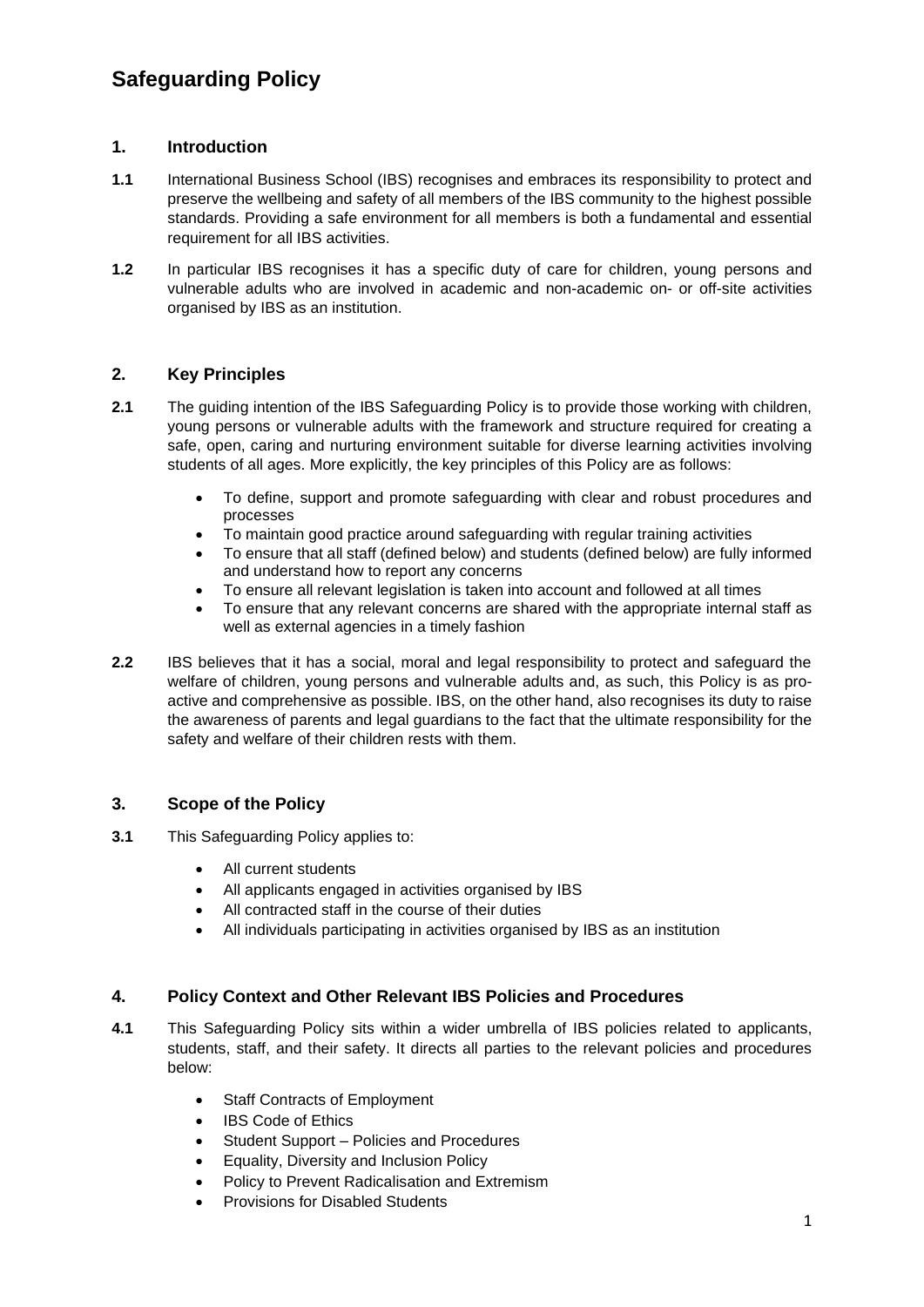- **Student Disciplinary Regulations**
- Procedures for Student Complaints on Bullying, Harassment, Victimisation and **Discrimination**
- Regulations of Use of IT and Technical Equipment
- IBS General Data Protection Regulation (GDPR)
- Guidance for the Parents/Legal Guardians of Students Aged Under 18 on Entry
- Policy on the responsible use of electric devices, e-mail and social media

# **5. Legal Frameworks and Compliances**

- **5.1** This Policy is devoted to the protection of human lives without compromising freedom, equality and diversity. Additionally, IBS recognises its legal responsibilities and as such, this Policy follows from, and is in line with, the values, spirit and principles as declared in the following policies and regulations:
	- The Fundamental Law of Hungary
	- Hungary's National Security Strategy
	- The Criminal Code of Hungary (Act C of 2012)
	- Act on National Higher Education (Act CCIV of 2011)
	- The Child Protection Act (Act XXXI of 1997)
	- European Convention on Human Rights
	- EU Strategy for Combating Radicalisation and Recruitment to Terrorism

### **6. Definition of Safeguarding**

- **6.1** IBS defines safeguarding as:<sup>1</sup>
	- a) Protecting children, young persons or vulnerable adults from maltreatment
	- b) Preventing impairment of children's, young persons' or vulnerable adults' health or development
	- c) Ensuring that children, young persons or vulnerable adults are growing up in circumstances consistent with the provision of safe and effective care
	- d) Taking action to enable all children, young persons or vulnerable adults to have the best outcomes of their experience at IBS

# **7. Other Definitions**

**7.1** IBS has the following definitions in support of this Policy:

**Child or Young Person:** a person under the age of 18

**Vulnerable Adult**: a person over the age of 18 who may be unable to take care of themselves or protect themselves against abuse, bullying, harassment, victimisation, extremism, peer pressure, significant harm or exploitation, typically (but not exclusively) due to health or disability issues

### **Safeguarding Panel**

The Safeguarding Panel is the panel that meets or discusses relevant safeguarding cases, procedures and all related matters. It consists of:

- Designated Safeguarding Lead Officer
- Designated Safeguarding Training Officer
- Head of Centre of Student Services
- Head of Centre for Academic Services

<sup>1</sup> Adapted from *"Working Together to Safeguard Children" (2018)*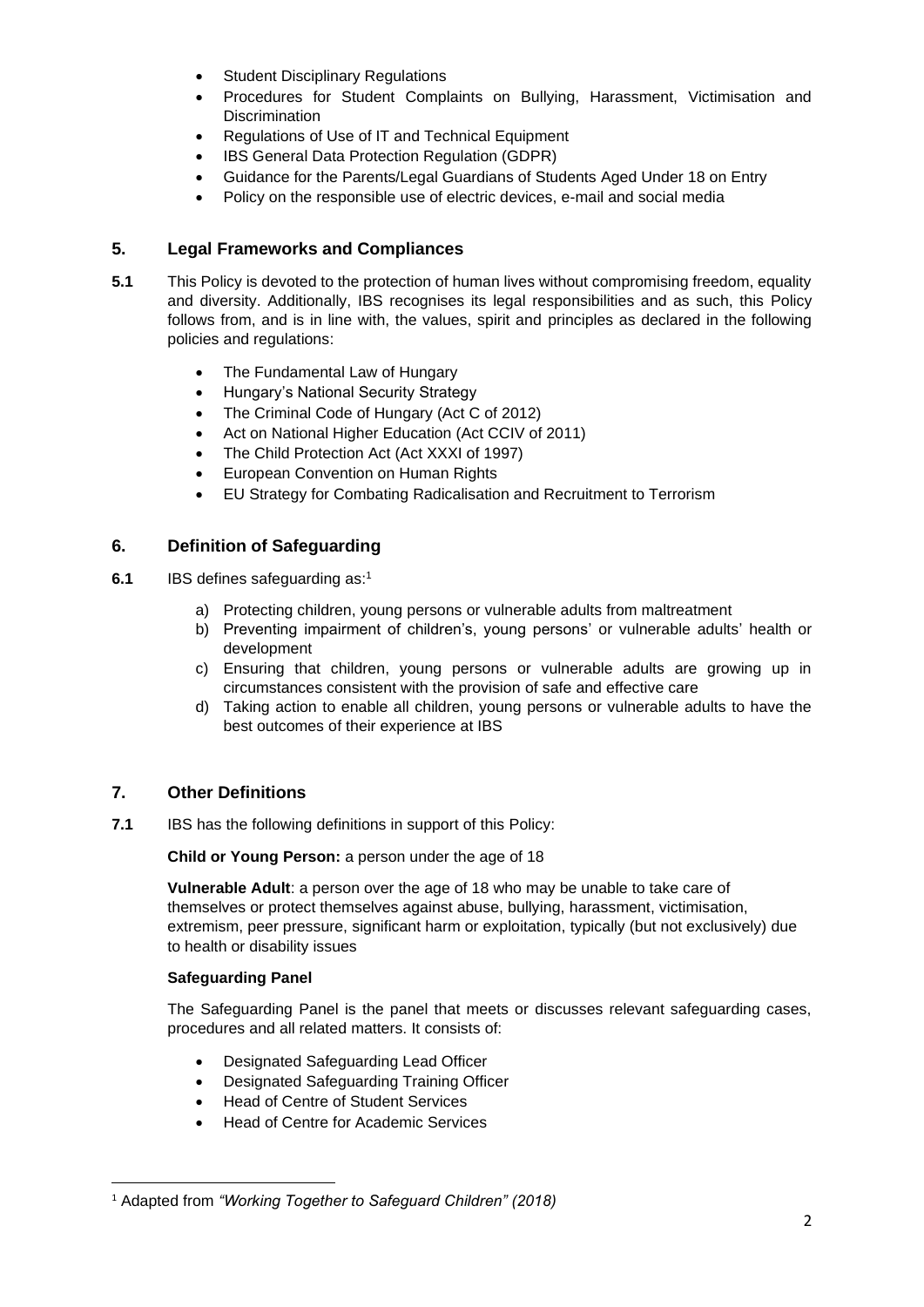For further definitions please refer to Annex E. "Glossary of Terms"

# **8. Designated Safeguarding Officers and Scope of Responsibilities**

### **8.1 Students**

The Student Support Manager is IBS' **Designated Safeguarding Lead Officer** (DSLO) for students. The DSLO is the first point of contact for all safeguarding concerns, monitoring and reviewing all related procedures and for keeping records of all referred cases, Safeguarding Panel meetings and their outcomes. The DSLO works collaboratively with the Chief Administration Officer in terms of the institutional dissemination of information, training and liaising with third/external parties.

At board level, the Pro-Rector for Operations – in charge of student wellbeing and student support – is responsible for issues related to safeguarding.

### **8.2 Staff**

The Chief Administration Officer is IBS's **Designated Safeguarding Training Officer** (DSTO) for matters specifically related to staff and their training. The DSTO works with the DSLO in these matters.

# **9. How to Report a Concern**

**9.1** Specific safeguarding concerns should be raised and addressed via the *Safeguarding Concern Procedure* as detailed in **Annex A** below. This procedure is used for all formally expressed concerns for all children, young persons and vulnerable adults.

### **10. Onward Referral to External Parties**

- 10.1 Onward referral to external parties will be made if it is justified and deemed necessary once a Safeguarding Concern has been made. The following agencies can and will be referred to if necessary:
	- Emergency Services
	- Social Services
	- Specialist Support Services
	- Relevant Health Professionals

### **11. Risk Assessments**

**11.1** Risk assessments are built into IBS processes, procedures and activities in order to take full account of all those who are vulnerable or who may become vulnerable in the case of all activities where such persons are, or might be, involved (cf. Annex C).

Risk assessments are produced by the head or leader of the organisational unit organising and/or directly supervising the activity (see list of activities below) at least 7 days prior to the commencement of the activity. The forms must be submitted to, and are approved and stored by, the DSLO.

### **11.2 Activities**

- On-campus activities
- Off campus activities organised by IBS (excursions, museum visits, thematic or sport club events etc.)
- Outward mobility ensuring that students with known issues are able to access support and healthcare abroad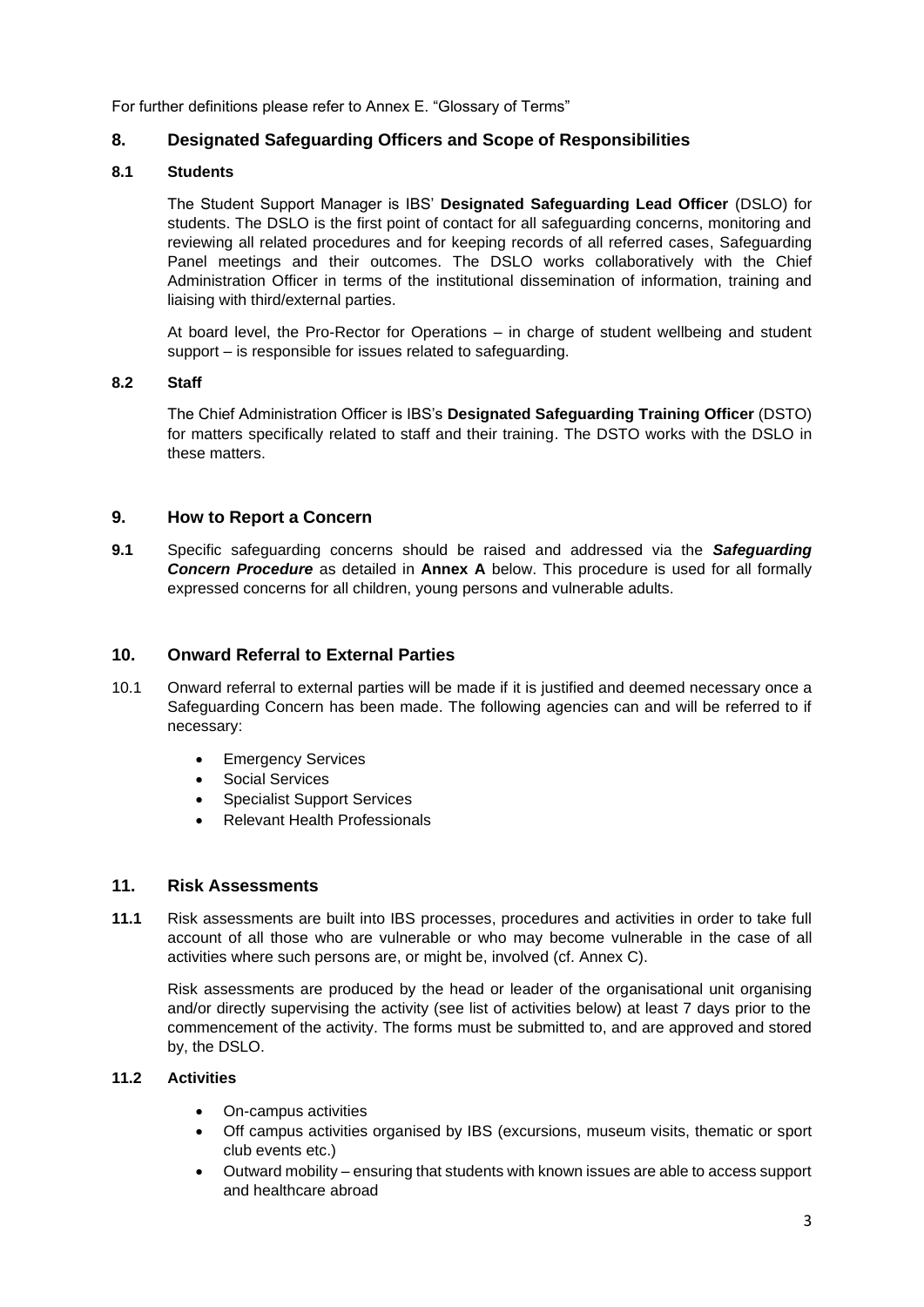• Recruitment activities (educational fairs locally or abroad)

# **11.3 Places**

- IBS campuses
- Sports facilities
- Off-campus activity venues

# **12. Recruitment, Screening and Staff Training**

- **12.1** IBS is committed to recruiting all of its employees (teachers and staff) to the highest standards, employees who embrace IBS's values of diversity and inclusion as well as respect all legislative requirements (Contract of Employment and Code of Ethics). As part of this, IBS also adopts safer recruitment guidelines (**Annex B)** for all stages of its recruitment process in line with the requirements of the Act on National Higher Education (Act CCIV of 2011). All offers of employment to all posts are conditional on the individual presenting the appropriate certificates (typically the "Erkölcsi bizonyítvány", Hungarian equivalent of a DBS), which is recorded in the Employee's electronic records. Failure to do so will result in the withdrawal of the offer of employment. In line with the Act on National Higher Education (Act CCIV of 2011), the "Erkölcsi bizonyítvány" does not need to be presented if the employee presented it earlier for a prior contract with IBS, and the period between expiry of the previous contract and the new contract does not exceed 6 months. Whenever underage students or vulnerable adults are in the company of a person external to IBS (e.g. guest lecturer) on campus, then a staff member of teacher must be present.
- **12.2** Safeguarding training is mandatory for all IBS employees (tutors, staff) who are in contact with children or vulnerable adults. It is organised for all new staff by the DSTO alongside mandatory health and safety training in order to ensure that all those working with a child, young person or vulnerable adult are sensitised to be able to identify those at risk and to report appropriately safeguarding concerns that they may have. Refresher safeguarding training is organised to the above employees every three years. All employed staff must adhere to the Code of Ethics.
- **12.3** The DSLO and DSTO are responsible for informing all staff of the IBS Safeguarding Policy, the Safeguarding Concern Procedure and ensuring that teachers and staff are properly trained on how to spot signs of abuse and significant harm.

# **13. Monitoring, Evaluation and Review**

**13.1** The monitoring of cases is conducted by the Safeguarding Panel. Evaluation and review is also conducted by the DSLO. Recommendations to improve this Safeguarding Policy and its processes can be made by the Safeguarding Panel, the Rector or the IBS Operative Board at any point.

This Policy is subject to an annual review to ensure that IBS is up to date with all relevant legislation. The annual review is carried out by the Safeguarding Panel and approved by the Rector by 20 July every year. (cf. Annex D)

# **14. Data Protection**

**14.1** As an institution, IBS is subject to General Data Protection Regulations (GDPR) and as such adheres to this strictly, especially concerning the liaison with students, parents, legal guardians. The Data Protection Regulations of IBS are available here: [https://www.ibs-b.hu/about](https://www.ibs-b.hu/about-ibs/regulations)[ibs/regulations](https://www.ibs-b.hu/about-ibs/regulations)

- - -

This Policy was adopted by the Senate in virtue of the resolution No. 3/2022 at the session held on 16 May 2022.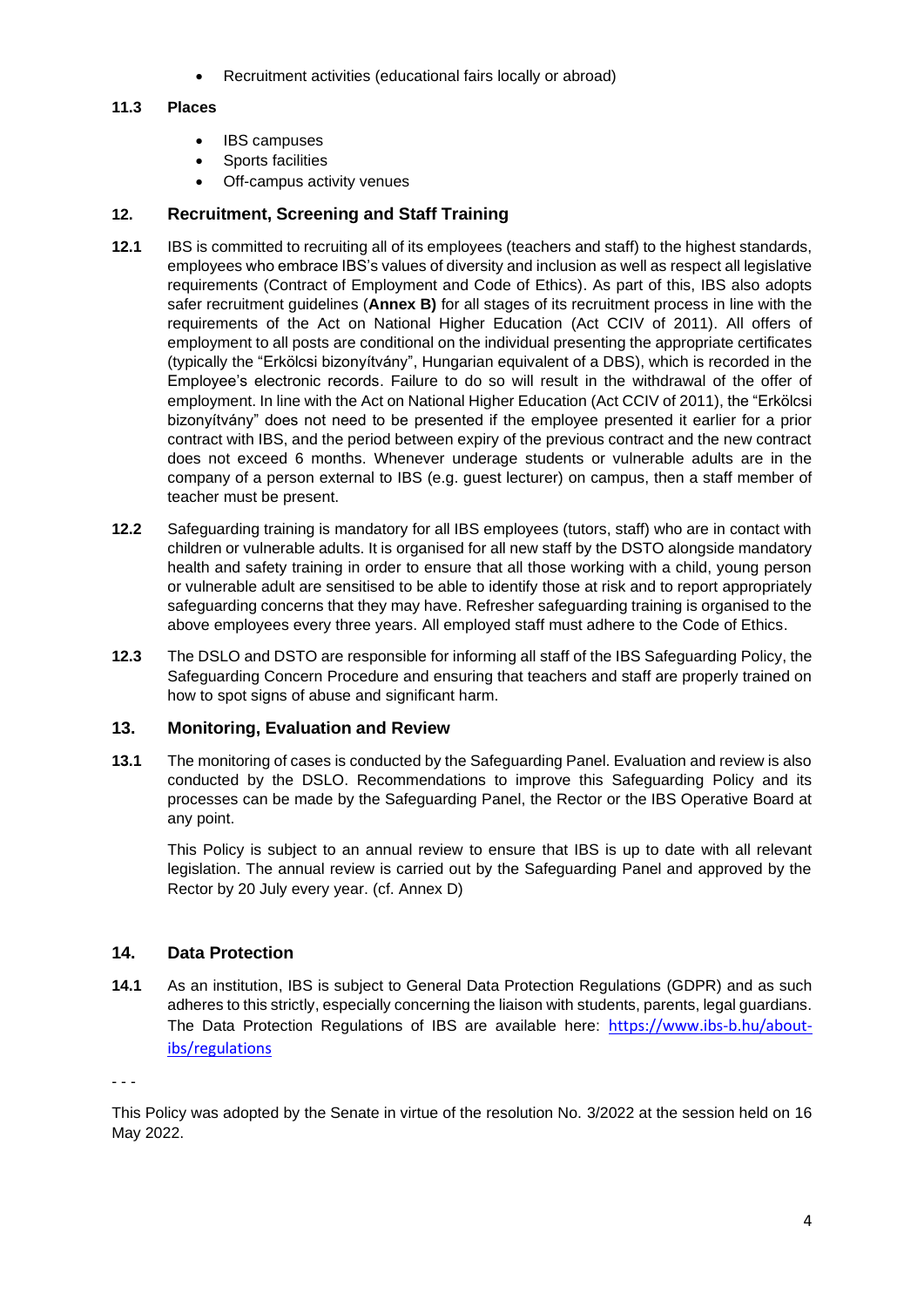# **Annex A**

# **Safeguarding Concern Procedure**

# **1. Introduction**

It is imperative that children, young persons and vulnerable adults are protected from abuse. The guidelines laid out below must be followed whenever an allegation is made that a child, young person or vulnerable adult has been abused or when there is a suspicion that a child, young person or vulnerable adult has been or is at risk of abuse or significant harm

### **2. When a vulnerable adult is at risk**

Any safeguarding concerns (namely that there is a risk or concerns of significant harm to a vulnerable adult) should be brought to the attention of the Designated Safeguarding Lead Officer (DSLO) at the earliest opportunity, preferably in writing, detailing as much evidence as possible. In these instances, the DSLO has three options.

- 1) Convene a Safeguarding Panel Meeting/Inform Safeguarding Panel Members in order to determine the next appropriate step(s).
- 2) Contact external agencies immediately. *Only the DSLO has the authority to do this prior to informing Safeguarding Panel Members if they deem the situation worthy of such action*
- 3) Take no further action

The DSLO must take the above action immediately but no later than within 72 hours of becoming aware of the concern.

If a Safeguarding Panel is convened, they must meet within three working days and decide how to proceed. The Safeguarding Panel has five options:

- 1) Require further investigation of the concern by the DSLO
- 2) If there is evidence that the risk originates from an IBS student, initiate "Fitness to Study" Procedures as laid down in Sections 3.2-3.5 of the Policies and Procedures of Student **Support**
- 3) If there is evidence that the risk originates from an IBS employee or an external contractor, notify the DSLO and initiate appropriate action detailed in Point 6 below.
- 4) Contact external agencies this option can be used alongside the above options.
- 5) Take no further action

The DSLO will keep a record of what was discussed and what steps were agreed. Decisions to refer to external agencies are carried out by the DSLO.

Members of staff and students are not expected to liaise with external agencies.

# **3. When a child or young person is at risk**

If a member of staff, student, external contractor or whomever else has any concerns about possible child abuse, or that a child or young person is in significant harm, they must inform the DSLO preferably in writing, detailing as much evidence as possible. All suspicions, allegations or incidents of abuse must be reported to the DSLO at the earliest opportunity.

Upon receipt of the concerns, unless a strong reason exists to doubt the credibility of the concern, the default action by the DSLO is to **contact the appropriate external agency as a matter of urgency.** These external agencies include:

- **Emergency Services**
- Social Services
- Specialist Support Services
- Relevant Health Professionals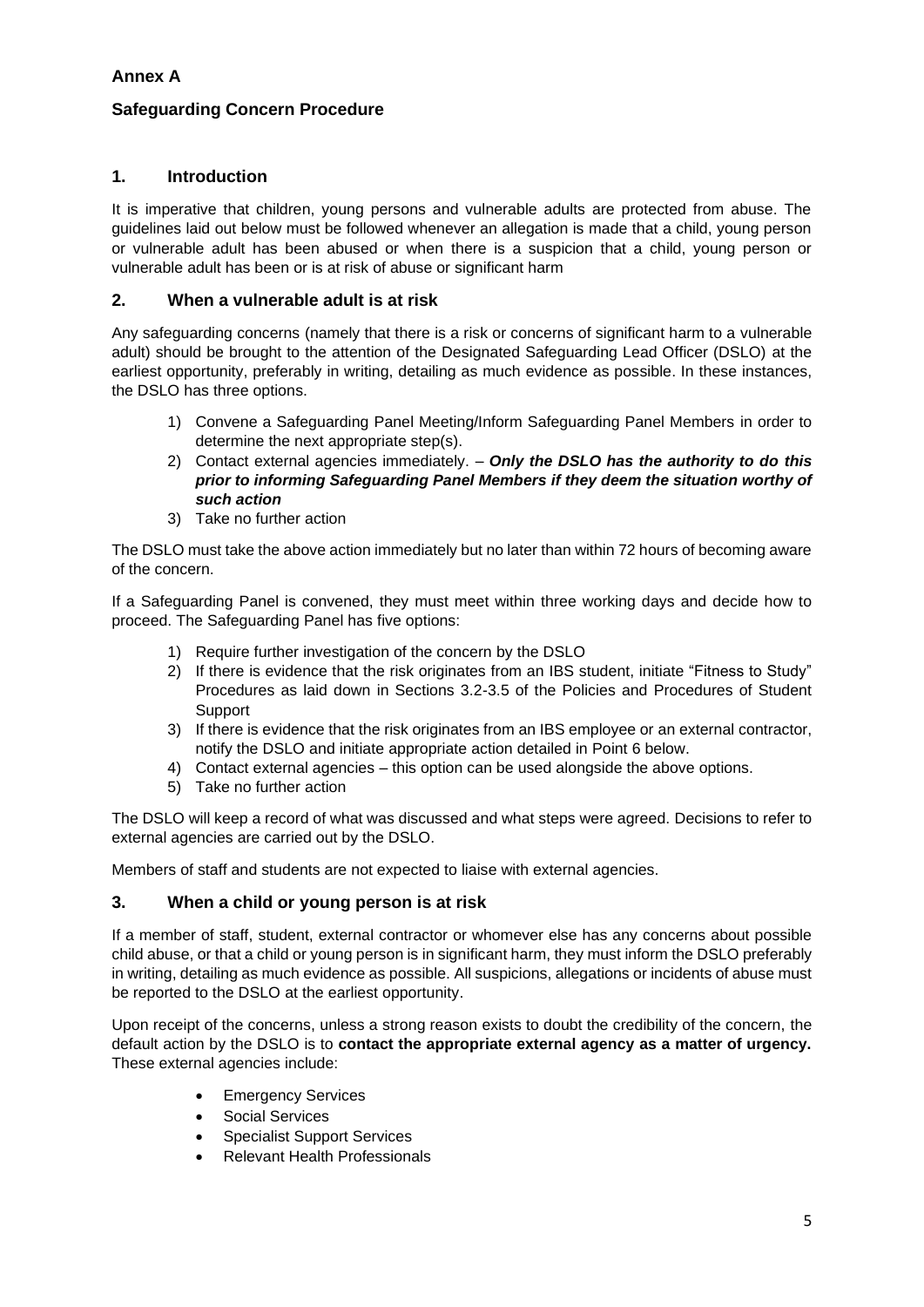The DSLO must take the above action immediately but no later than within 72 hours of becoming aware of the concern.

The DLSO will be guided by the relevant external agency as to the next appropriate steps. The DSLO must make a written record in writing and subsequently convene a Safeguarding Panel Meeting and/or inform the panel.

The DSLO will keep a record of all outcomes.

Members of staff and students are not expected to liaise with external agencies.

# **4. Notifying Parents/Legal Guardians**

When an external agency is involved, the DSLO should discuss with the relevant external agency what action should be taken in regards to informing the parents or legal guardians of the child or young person. It is not the expected responsibility of the DSLO to inform parents or legal guardians if this is part of the protocol of the external agency. When it is not part of the protocol of the external agency or if the external agency fails to inform parents or legal guardians then it becomes the responsibility of the DSLO to inform parents or legal guardians of any safeguarding concerns or investigations affecting their child.

The Safeguarding Panel will be informed of this at all times.

# **5. Allegations against a student**

In cases where the allegation or apparent abuse of a vulnerable adult is by a student engaged in activities related to IBS, the DSLO will, without any assumptions determine the most appropriate steps and procedures to be taken depending on the particular circumstances, except in cases requiring the immediate involvement of external agencies. In these cases, the DSLO will be guided by the relevant external agency.

The DSLO will keep records of all outcomes.

# **6. Allegations against a member of staff or contractor**

In the event that there is any suspicion, allegation or apparent abuse of a child, young person or vulnerable adult by a member of staff, the matter must be reported to the DSLO.

On being notified of any such matter, the DSLO shall:

- take immediate steps they consider necessary to ensure the safety of the child, young person or vulnerable adult
- liaise with the person who reported the original concern and ensure that a formal report is completed
- notify the DSTO, who must inform the Rector and initiate investigation of the case in line with the relevant procedures, the IBS Code of Ethics, the contract of employment and other relevant IBS regulations

The DSLO must take the above action immediately but no later than within 72 hours of becoming aware of the concern.

If the allegation is against the DSLO, they should not be involved in the above process

All staff should be aware of the fact that allegations may be against them, and that the allegation may or may not have grounds for substantiation. Investigations may result in the application of Disciplinary Procedures, or even in termination of contract. The Rector may order immediate suspension of the member of staff for the duration of the investigation as a precaution.

# **7. Feedback on outcome**

The DSLO shall ensure that upon closure of the case, the alleged victim, parent/guardian if appropriate, and the person who raised the concern, receive appropriate feedback on the outcomes, in a discreet and tactful format, duly respecting privacy and data protection considerations in every case.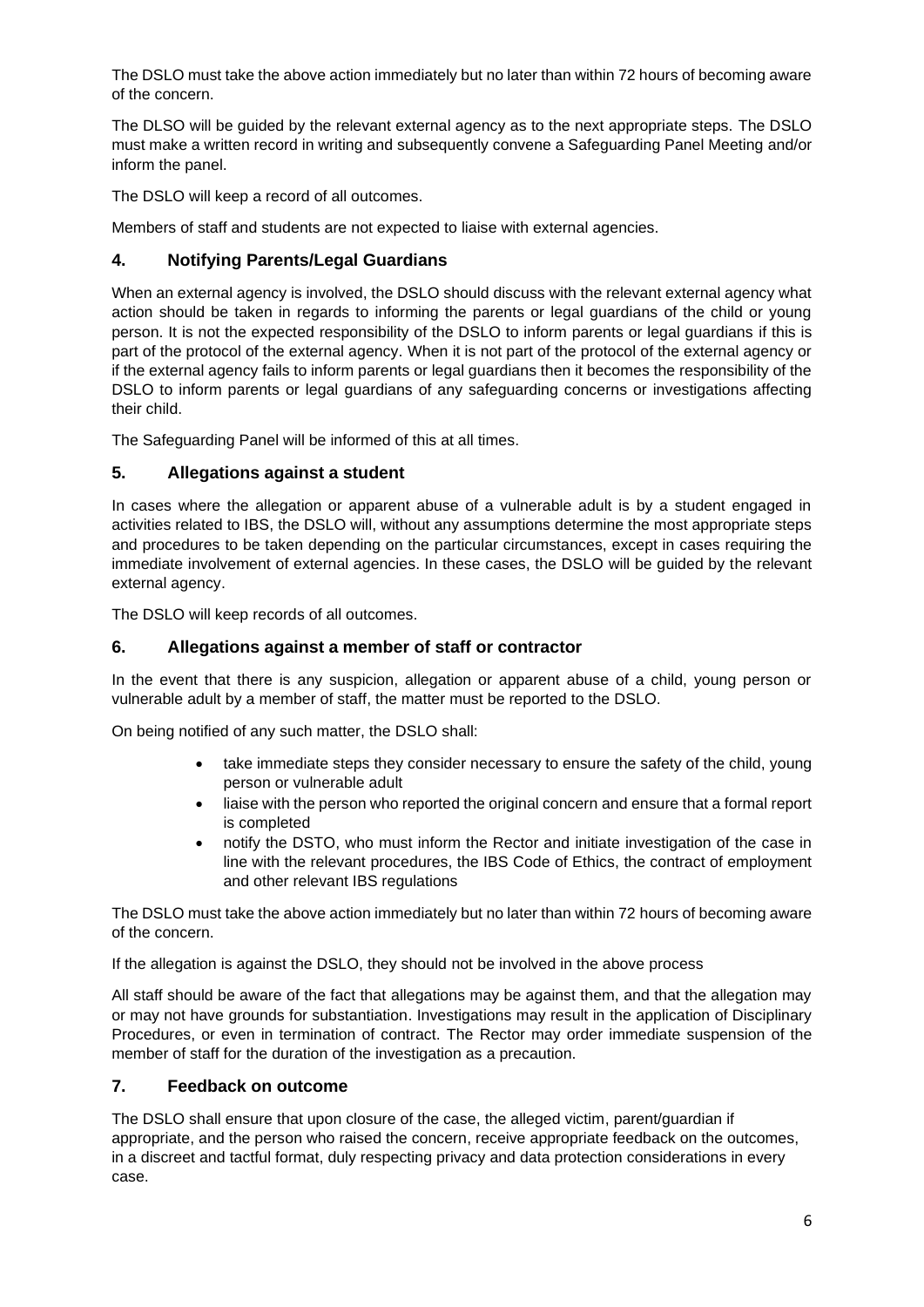# **8. Confidentiality and language**

The safety, wellbeing and confidentiality of the person(s) involved in allegations or concerns (alleged victims as well as alleged perpetrators of any acts raising concerns, or making or reporting the allegation or concern – staff, student or anyone else) should be maintained throughout the process in line with the IBS Data Protection Regulations and relevant laws. Where feasible, IBS should provide an opportunity for alleged victims to present their cases in their native language.

If the allegation involves a potential criminal act, IBS will contact the police. Transferring personal data to the police in the process of reporting such allegations is not a violation of data protection regulations (cf. Annex 3 of the Act on National Higher Education).

# **9. Responsibility**

These Procedures determine the actions and deadlines that need to be performed and observed, respectively, by persons in various roles at IBS. Should any of these persons fail to perform their duties contained herein, leading to harm to children or vulnerable adults, or increased risk thereof, the Rector shall investigate the case and ensure that appropriate procedural or personal measures are taken.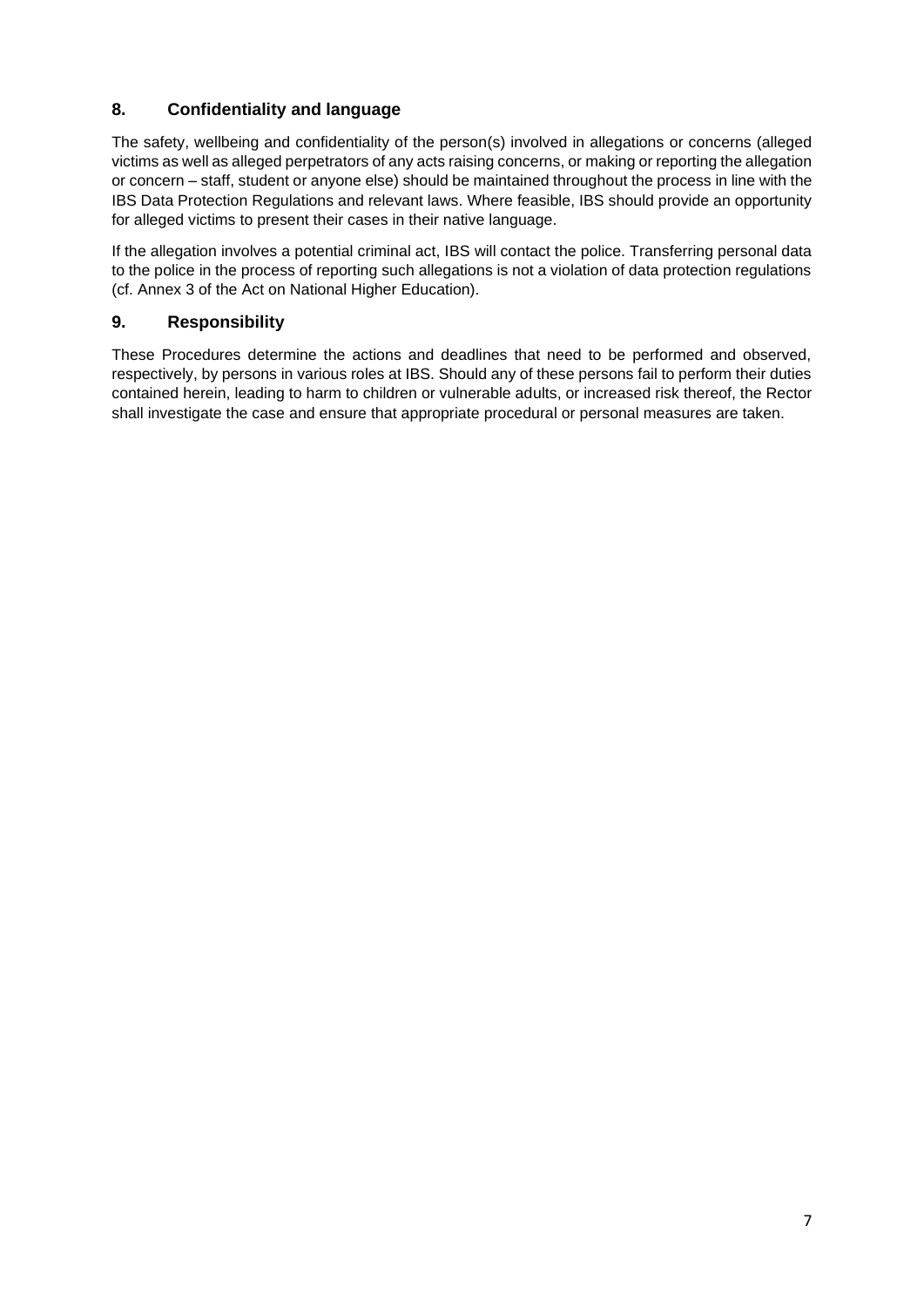# **Safer Recruitment Guidelines**

For IBS, *Safer Recruitment* means adopting safe practices in all stages to deter unsuitable candidates from applying or being appointed to any role in the organisation

Safer recruitment practices at IBS are adopted in all stages of recruitment planning and recruitment implementation. These guidelines are disseminated by the Chief of Administration Officer.

### **1. Job Descriptions**

For all relevant positions, references to the responsibilities of safeguarding and the IBS Code of Ethics are made alongside IBS' institutional belief and commitment to safeguarding.

### **2. Job advertisements**

All job advertisements for posts that involve responsibility for children or vulnerable adults make clear IBS's commitment to safeguarding.

# **3. Shortlisting**

The shortlisting process will scrutinise all information made available on CV's and Motivation letters to discover any gaps or anomalies, which could be brought up at a potential interview.

### **4. Interview**

Interviews, wherever deemed appropriate, include questions about safeguarding and working with children, young persons or vulnerable adults.

### **5. Checks (Internal and External)**

Before an offer of employment is made by IBS, the relevant background checks are made, confirming applicants' identity, employment history, qualifications and any criminal convictions. Where necessary, independent references will be obtained. Relevant documents are sought and cross-checked (identity papers, degree and training certificates, prior employment proofs, reference letters, DBS-equivalent "Erkölcsi Bizonyítvány", etc).

### **6. Induction**

Training for new employees includes a briefing on safeguarding, highlighting the Safeguarding Concern Procedure, alongside general health and safety training.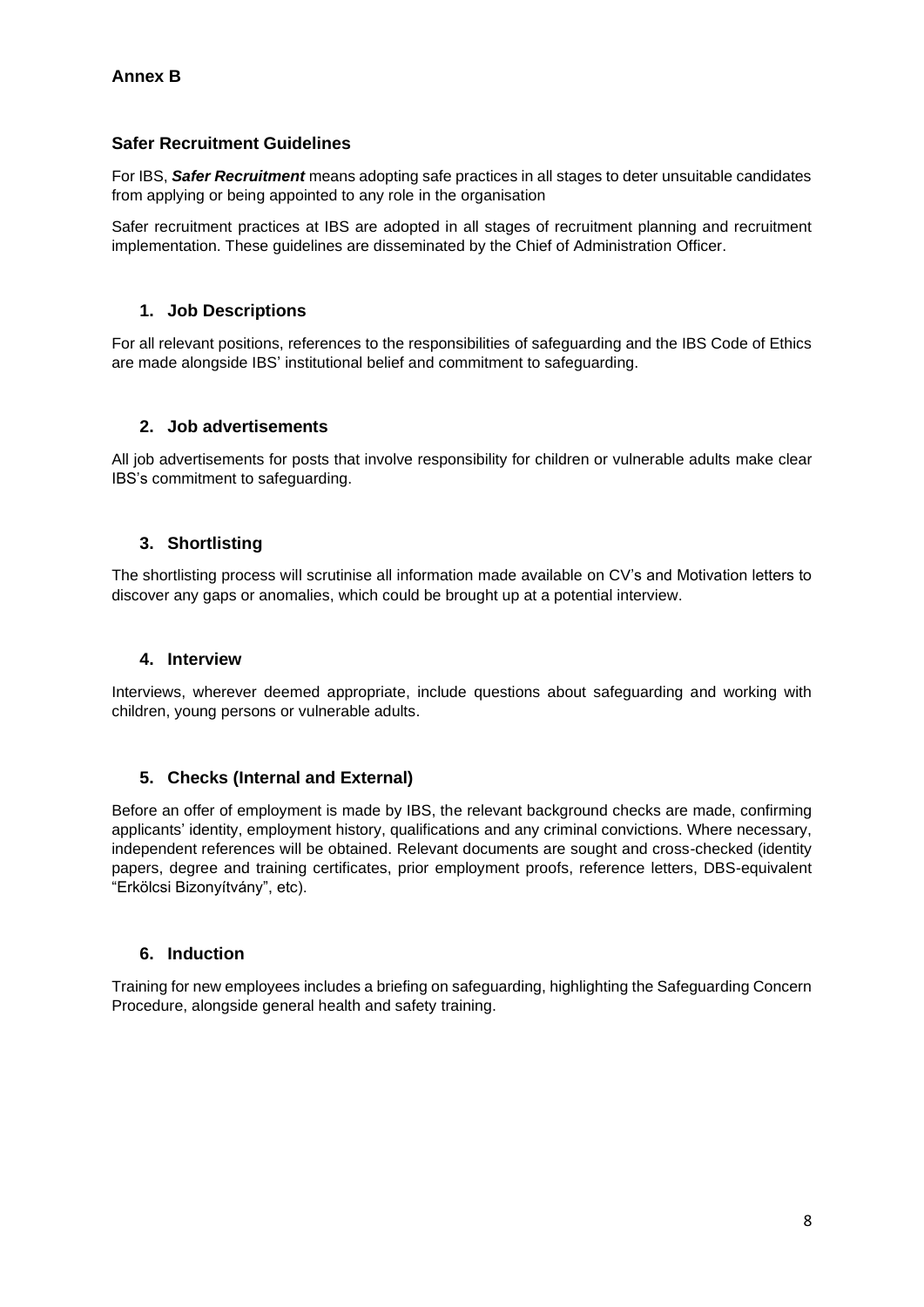# **Annex C**

### **Risk assessment form**

Assessment carried out by:

Assessment date:

Assessment seen / approved by:

Approval date:

| Type of risk                      | Likelihood (please circle)                    | <b>Risk management</b>      |
|-----------------------------------|-----------------------------------------------|-----------------------------|
| <b>Situational hazards</b>        | $1 =$ unlikely; $5 =$ highly likely           | strategies (if 3 or higher) |
|                                   |                                               |                             |
| Attack by animal                  | $1 - 2 - 3 - 4 - 5$<br>$1 - 2 - 3 - 4 - 5$    |                             |
| Drowning                          |                                               |                             |
| Entanglement in machinery         | $1 - 2 - 3 - 4 - 5$                           |                             |
| Falling from height               | $1 - 2 - 3 - 4 - 5$                           |                             |
| Impact / collision                | $1 - 2 - 3 - 4 - 5$                           |                             |
| Object falling, moving or flying  | $-2 - 3 - 4 - 5$<br>$\mathbf{1}$              |                             |
| Sharp object / material           | $-2 - 3 - 4 - 5$<br>$\mathbf{1}$              |                             |
| Slippery surface / trip hazard    | $1 - 2 - 3 - 4 - 5$                           |                             |
| Physical / chemical hazards       |                                               |                             |
| Cold exposure / cold surface      | $1 - 2 - 3 - 4 - 5$                           |                             |
| Heat exposure / hot surface       | $1 - 2 - 3 - 4 - 5$                           |                             |
| Electric shock                    | $1 - 2 - 3 - 4 - 5$                           |                             |
| Fire                              | $1 - 2 - 3 - 4 - 5$                           |                             |
| Hazardous substance               | $1 - 2 - 3 - 4 - 5$                           |                             |
| Radiation                         | $1 - 2 - 3 - 4 - 5$                           |                             |
| Noise / vibration                 | $1 - 2 - 3 - 4 - 5$                           |                             |
| <b>Health hazards</b>             |                                               |                             |
| Disease / infection               | $\frac{1 - 2 - 3 - 4 - 5}{1 - 2 - 3 - 4 - 5}$ |                             |
| Allergic reaction                 |                                               |                             |
| Stress / anxiety                  | $1 - 2 - 3 - 4 - 5$                           |                             |
| Fatigue / exertion                | $-2 - 3 - 4 - 5$<br>$\mathbf{1}$              |                             |
| Lack of food / water / medicine   | $1 - 2 - 3 - 4 - 5$                           |                             |
| Environmental pollution           | $1 - 2 - 3 - 4 - 5$                           |                             |
| <b>Security hazards</b>           |                                               |                             |
| Abuse / threats                   | $1 - 2 - 3 - 4 - 5$                           |                             |
| Harassment (physical or online)   | $1 - 2 - 3 - 4 - 5$                           |                             |
| Peer pressure to undesired action | $1 - 2 - 3 - 4 - 5$                           |                             |
| Bomb threat / explosion           | $1 - 2 - 3 - 4 - 5$                           |                             |
| Kidnap                            | $1 - 2 - 3 - 4 - 5$                           |                             |
| Assault                           | $1 - 2 - 3 - 4 - 5$                           |                             |
| Torture                           | $1 - 2 - 3 - 4 - 5$                           |                             |
| Radicalisation / extremism        | $1 - 2 - 3 - 4 - 5$                           |                             |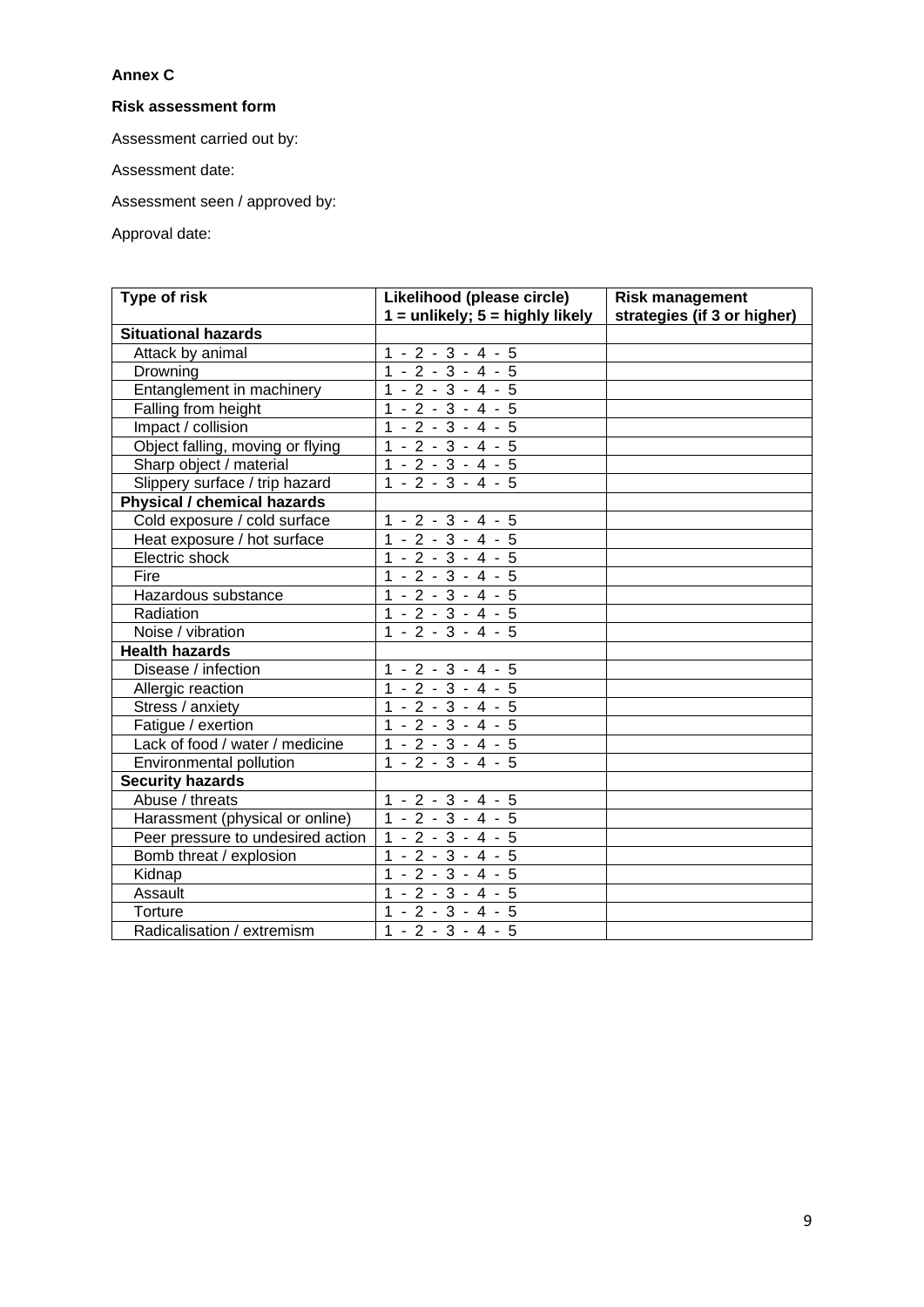### **Annex D**

Annual review of the IBS Safeguarding Policy - Form

| Date of review           |  |
|--------------------------|--|
| Review carried out by    |  |
| List of changes proposed |  |
| Approved by              |  |
| Date of approval         |  |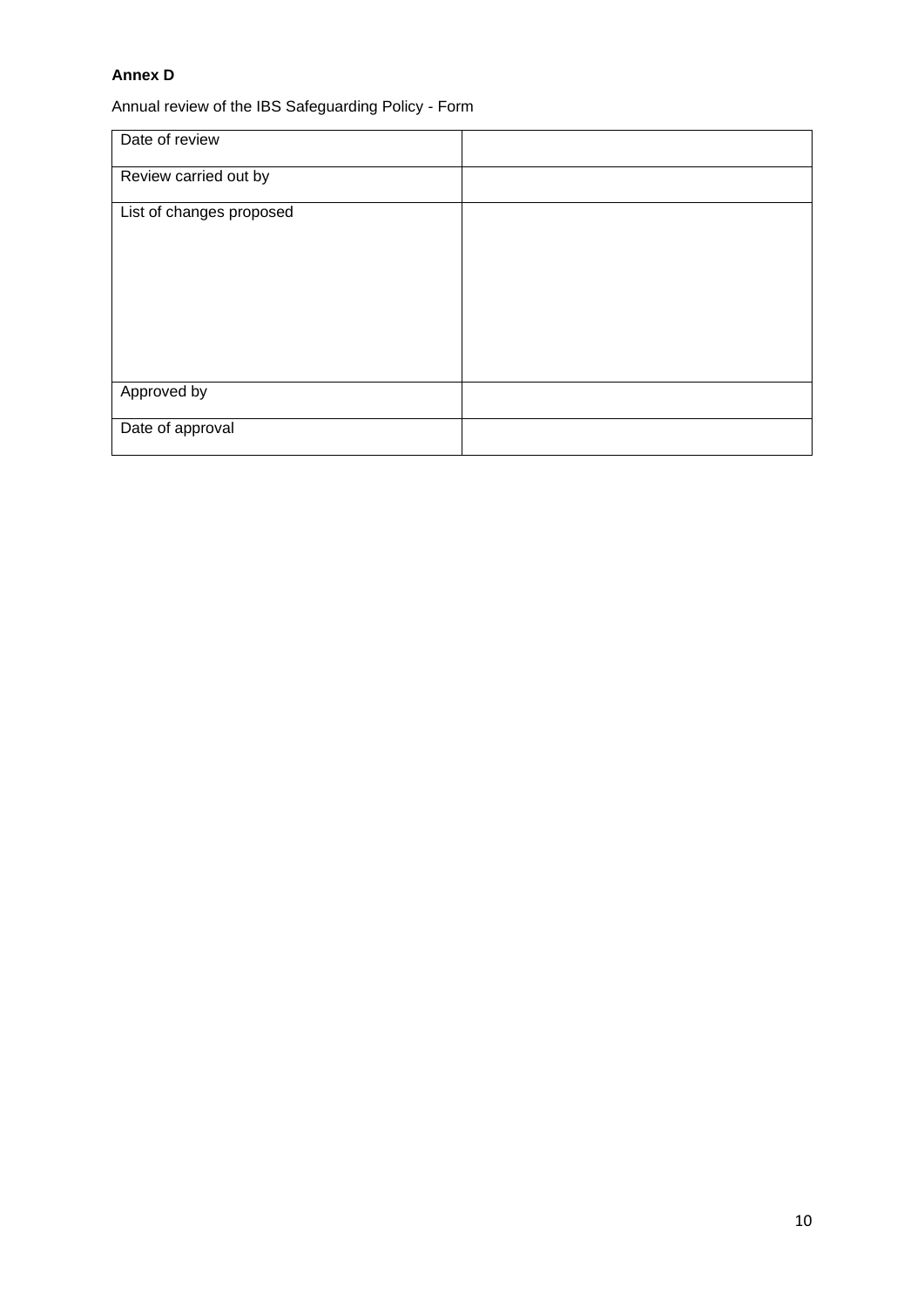### **Abuse**

Abuse can take many forms and includes:

- Physical abuse
- Sexual abuse
- Emotional/psychological (including online) abuse including cyber-bullying
- Financial/Material abuse
- Neglect/acts of omission
- Discrimination
- Domestic Abuse
- Modern slavery
- Radicalisation

# **Bullying/Cyberbullying**

Bullying (and cyberbullying) is defined as any written, verbal or physical act, or any electronic communication, directed toward a person that is intended to cause or that a reasonable person would know is likely to cause, and that actually causes, physical harm or substantial emotional distress and may thereby adversely affect the ability of another person to participate in or benefit from the IBS' educational programmes or activities. Bullying can be carried out and received both individually and collectively.

# **Discrimination**

Direct discrimination is where a person or persons are treated less favourably (intentionally or unintentionally) on the grounds of one of their characteristics including and not limited to age, disability gender reassignment, ethnicity, sex, sexual orientation, religious belief etc. Indirect discrimination is when policies or practices have an adverse impact on certain groups of people more than on others, in a way that cannot be justified. Discrimination can be carried out and received both individually, collectively and by the institution itself.

### **Extremism**

Extremism is active behaviour whereby people who not only hold extremist<sup>2</sup> views actively target those who are vulnerable, including the young, by seeking to sow division between communities, and persuade others that groups of people belonging to a different gender/race/culture/religion/ethnicity are inferior.

### **Harassment**

Harassment constitutes any behaviour that is unwelcome, unwanted and which may create the effect (intentional or unintentional) of violating a person's dignity or creating an intimidating, hostile, degrading, humiliating or offensive environment which interferes with an individual's learning, working or social environment or induces stress, anxiety, fear or sickness on the part of the harassed person. Harassment can be carried out and received both individually and collectively.

### **Peer Pressure and Peer Influence**

Peer Pressure is the persuading, encouraging, or imploring of another person (or group) of the same age (peer group) to engage in certain types of behaviour or the preventing of doing something else, whether an individual wants to do it or not. This can pressure be direct, indirect, spoken or unspoken, negative and positive. Peer Pressure can be carried out and received both individually and collectively. Peer influence is the changing of ones' behaviour to meet the perceived expectations of others in order to be accepted or fit in.

### **Radicalisation**

Radicalisation is understood as "a process of developing extremist ideologies and beliefs"

<sup>2</sup> As defined in "*Policy to Prevent Radicalisation and Extremism: Code of Practice to Support Students and Staff*"